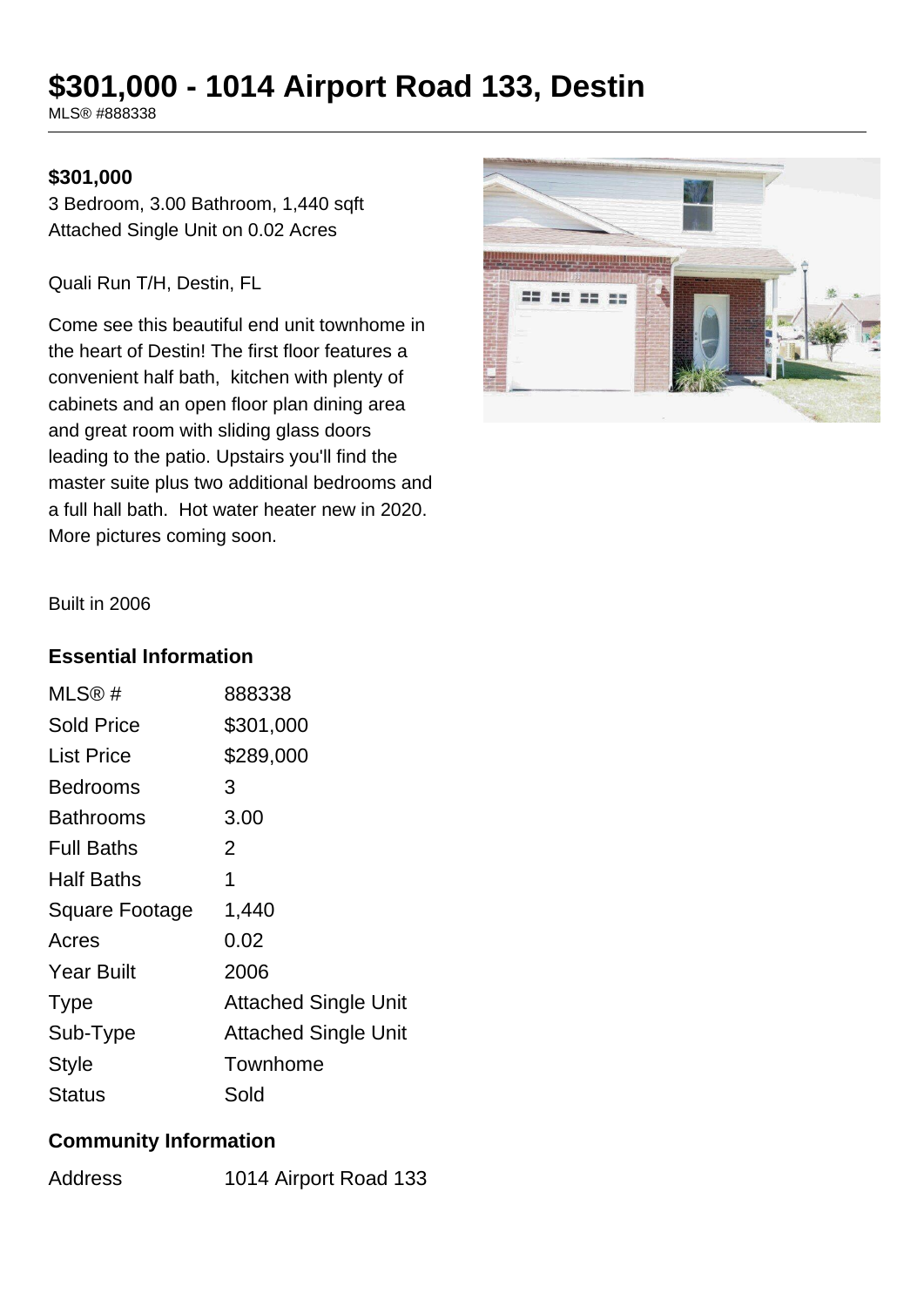| Area         | 14 - Destin   |
|--------------|---------------|
| Subdivision  | Quali Run T/H |
| City         | Destin        |
| County       | Okaloosa      |
| <b>State</b> | FL            |
| Zip Code     | 32541         |

#### **Amenities**

| Amenities        | Pool                                 |
|------------------|--------------------------------------|
| <b>Utilities</b> | Electric, Public Sewer, Public Water |
| Parking          | Garage Attached                      |
| Has Pool         | Yes                                  |
| Pool             | Community                            |

## **Interior**

| <b>Interior Features</b> | Floor Laminate, Floor Tile, Floor WW Carpet                         |
|--------------------------|---------------------------------------------------------------------|
| Appliances               | Auto Garage Door Opn, Dishwasher, Refrigerator, Stove/Oven Electric |
| Heating                  | <b>Heat Cntrl Electric</b>                                          |
| Cooling                  | <b>AC</b> - Central Elect                                           |
| # of Stories             |                                                                     |

## **Exterior**

| <b>Exterior</b>                     | Roof Composite Shngl, Siding Brick Some, Siding Vinyl, Slab, Trim Vinyl |
|-------------------------------------|-------------------------------------------------------------------------|
| <b>Exterior Features</b> Patio Open |                                                                         |
| Lot Description                     | Corner, Covenants, Interior, Level, Restrictions, Sidewalk              |
| Roof                                | <b>Roof Composite Shngl</b>                                             |
| Foundation                          | Siding Vinyl, Slab                                                      |

#### **School Information**

| Elementary | Destin                   |
|------------|--------------------------|
| Middle     | Destin                   |
| High       | <b>Fort Walton Beach</b> |

# **Additional Information**

| Days on Website                 | 180                       |
|---------------------------------|---------------------------|
| Zoning                          | <b>Resid Multi-Family</b> |
| <b>HOA Fees</b>                 | 150.00                    |
| <b>HOA Fees Freq. Quarterly</b> |                           |

# **Listing Details**